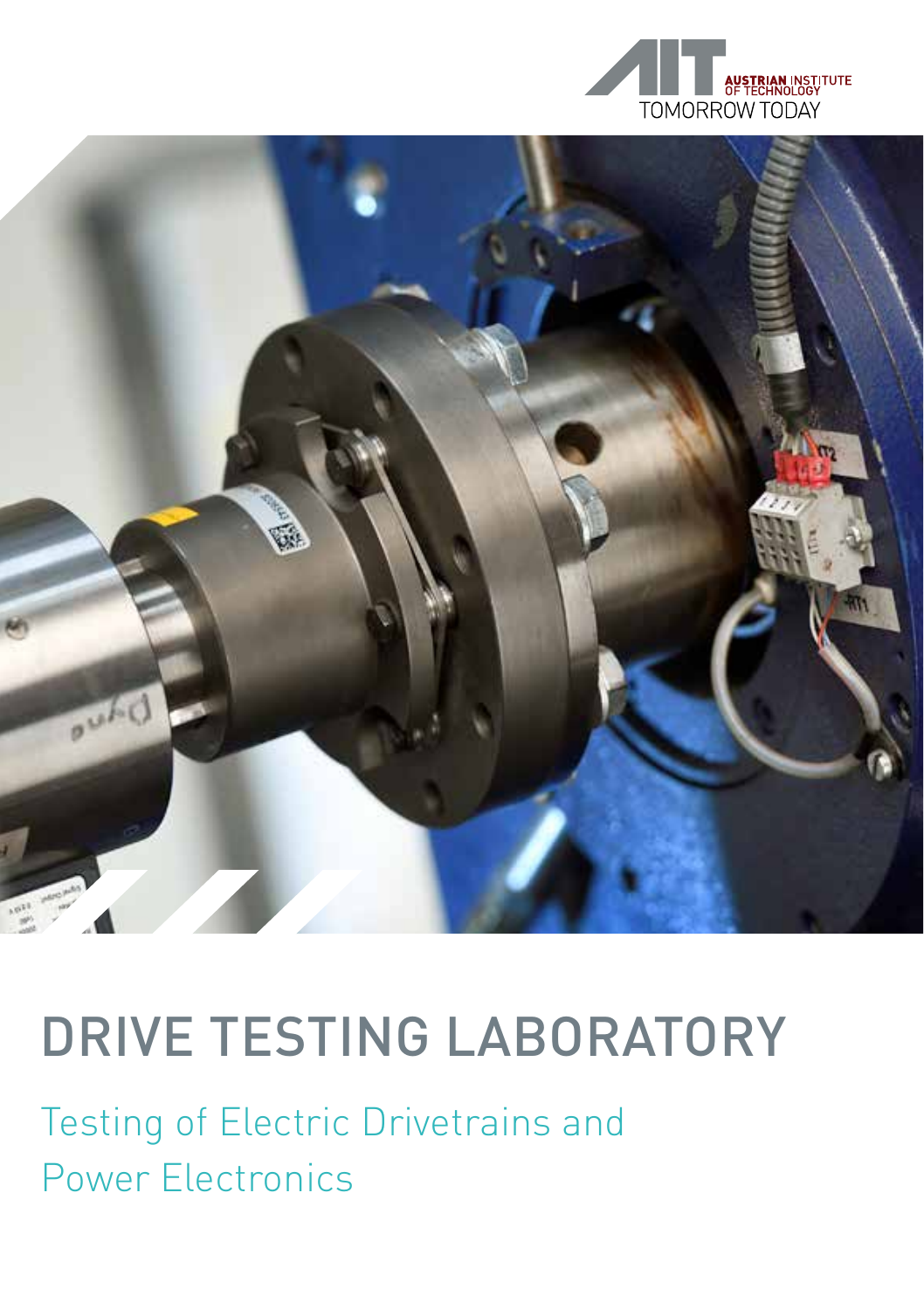# ONE-STOP **SOLUTIONS**

The AIT Austrian Institute of Technology offers excellent research and validation infrastructure to ensure that your powertrain development process meets the market requirements. With our testbed solutions we enable you to increase quality, reduce costs and the time-to-market.

### OUR SERVICES

#### //01 HIL - HARDWARE IN THE LOOP

- Customer specific drive cycles or power cycles
- Customer specific Simulink models
- Integration of customer ECUs (Electronic Control Units)
- Testing with the real traction battery or DC-power supplies with a battery model
- Temperature- and flow-controlled cooling
- Centralized and time-synchronous datalogging

#### //02 EFFICIENCY MAPS

- Automated measurement at system level including the data acquisition of electrical, mechanical and thermal values
- Freely definable measuring pattern
- Measurement of overload working points
- Measurement under defined thermal conditions

#### //03 POWER ELECTRONICS

- Thermal and electrical validation of semiconductor modules
- Optimization of commutation by means of own test converter
- Measurement of switching losses/conduction losses

#### //04 TESTBENCH CONTROL

- Simulation of user-defined performance profiles and driving cycles
- Definition of semi or fully automatic test procedures







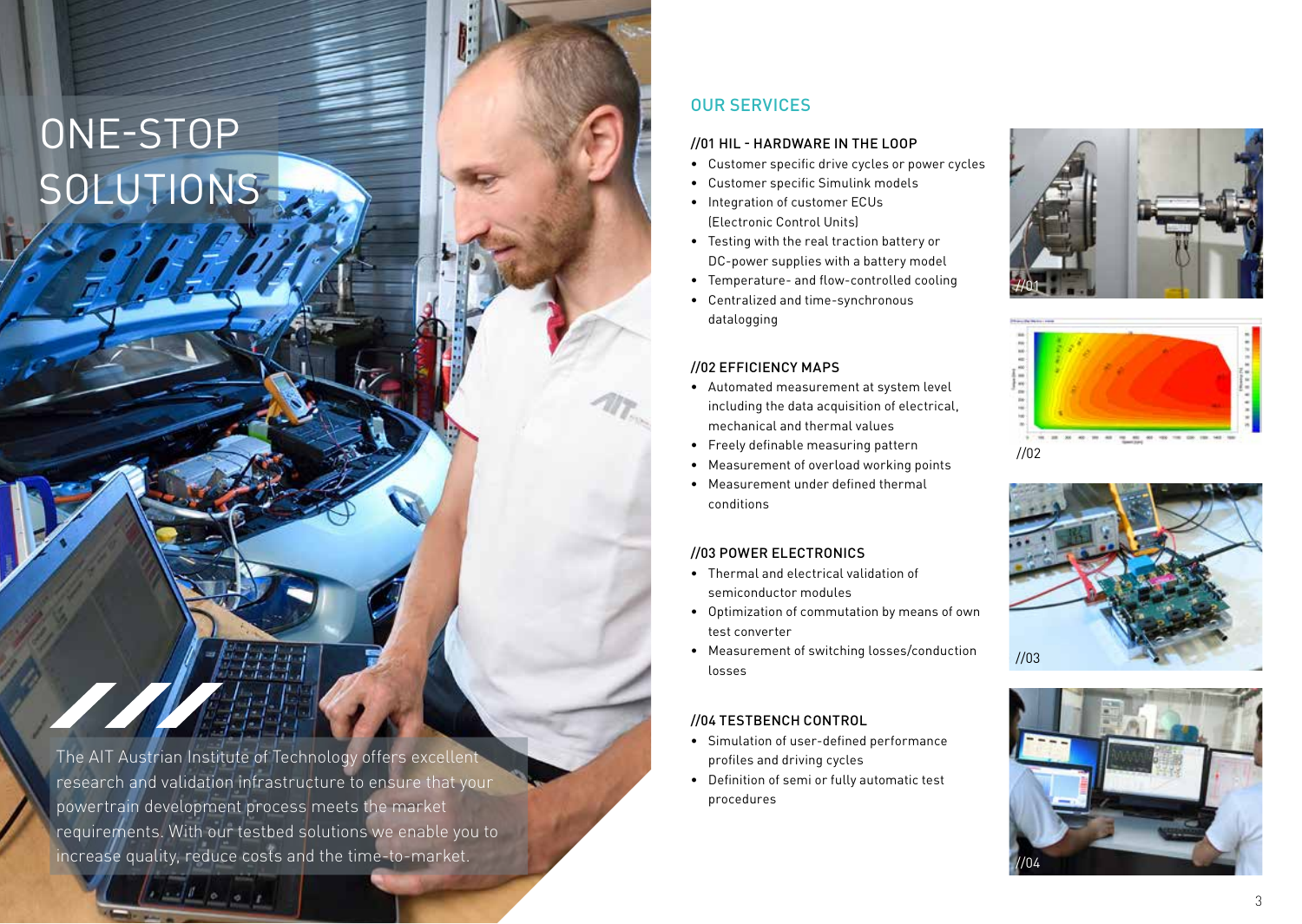# SIGNIFICANTLY MORE POWER FOR YOUR SUCCESS

### **SPECIFICATIONS**

#### POWER SUPPLIES

- Sinusoidal: 5 to 180 Hz, up to 5000 V, 400 kW
- Direct current: up to 1000 V, ±400 kW
- Frequency Inverter: Control of asynchronous and synchronous permanent excited electric machines up to 160 kW

#### DRIVE TESTBENCHES

- Highly dynamic testbench 100 kW, 22000 U/min
- Highly dynamic testbench 120 kW, 8000 U/min
- Testbench 280 kW up to 3500 U/min

The highly dynamic testbenches are applicable for "Hardware-in-the-Loop"-control with a maximum scan-rate of 1 kHz.

#### MEASUREMENT EQUIPMENT / DATA ACQUISITION

- Power analyzer for RMS values split in fundamentals and harmonics
- Voltage and current waveforms with a max. scan-rate of 5 MHz
- High precision torque sensors from 0.1Nm up to 2000 Nm, max. scan rate 10KHz
- Temperatures; thermocouples, PT100, KTY, etc.
- Implementation of customer specific sensors for various signals
- Controlled liquid cooling circuits
- Spectrum analyser for EMC pre-compliance testing